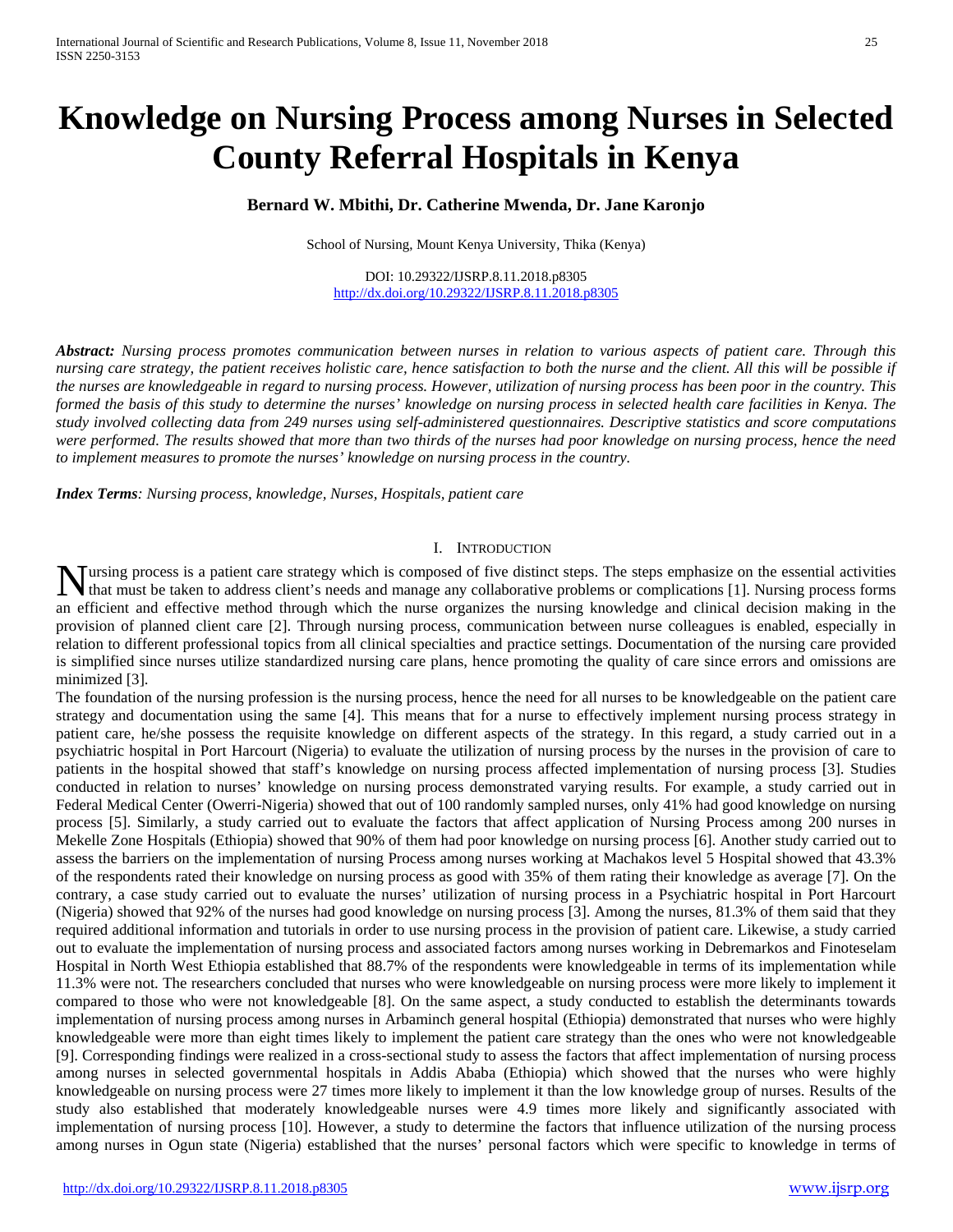nursing process did not significantly influence its implementation. The researchers related the findings to the fact that all the nurses have attained a high level of understanding of the nursing process during their basic training and hence they are able to appropriately implement it given the right working conditions [11]. Similar findings were realized in a study carried out in health care institutions in Ogbomoso town (South West Nigeria) to assess the factors affecting the utilization of nursing process. The results revealed that knowledge factor had the highest predictive value of 0.350 in utilization of nursing process [12].

Researchers in a study on the professional nurses' perception of the nursing process at the University of Calabar Teaching Hospital (Nigeria) recommended that in service nursing education programmes focusing on the existing knowledge gaps on nursing process should be organized. The nursing regulatory bodies should also collaborate with nurse training institutions and health care facilities to address the low levels of knowledge of nursing process among the nurses through conferences and other on job learning approaches. Nurses who have upgraded the level of nursing through different training programmes should be identified to serve as focal persons in each patient care units so as to speed up the implementation of nursing process. This should be beefed up by collaboration between nursing education institutions and health care facilities to bridge the gap between theory and practice [13]. All these efforts are geared towards harnessing the benefits of nursing process which are enormous to the nurse, the profession and the client. The process allows the nurse to provide an organized and systematic method of problem-solving, hence avoiding errors or omissions in the provision of care. By utilizing the nursing process, a lot of time is saved since repetition of tasks is eliminated through proper documentation [14]. Despite these universal benefits of the nursing process, its utilization has remained minimal in most of the health care facilities in Kenya, which formed the basis of this study to determine the knowledge on nursing process among nurses in selected county referral hospitals in Kenya.

#### II. DATA COLLECTION METHODS

The study involved 249 nurses from five randomly selected county referral hospitals in Kenya. The nurses included in this study were the ones who were providing direct care to patients in the wards. In each of the selected health care facilities, the inpatients wards were stratified according to their specialties. The number of nurses to be interviewed in each of the specialties was calculated proportionally from the hospital's sample size, with proportionate sample size calculation being used again to calculate the number of nurses to be selected from each of the wards in a given specialty. Descriptive cross-sectional study design was used to collect data from the nurses using self administered questionnaires. Descriptive statistics such as frequencies and percentages for categorical data were computed. Since the respondents' questionnaire was mainly based on the Likert scale (ranging from score 1 to 5), scores for each of the responses were computed to draw inferences.

#### III. STUDY FINDINGS

All the 249 questionnaires were received back, giving a response rate of 100%.

#### *A. Respondents' Socio-demographic characteristics*

The study results showed that most [73.9% (184)] of the study respondents were females, while males were 65, comprising 26.1% of the study population. In relation to the respondents' designation, majority [38.2% (95)] of them were nursing officers I, 28.1% (70) were nursing officers III while 18.1% (45) were nursing officers II. Senior nursing officers were 19 comprising 7.6% of the study respondents, enrolled nurses were 6% (15), with chief nursing officers being 1.2% (three) while assistant chief nursing officers were 0.8% (two). The study results also showed that most 69.1% (172) of the respondents acquired their knowledge on nursing process during their basic training in their respective colleges/ universities as part of their course work, 23.3% (58) of them acquired the knowledge in their post basic / post graduate trainings, while 4% (10) acquired it during seminars, conferences and continues medical education sessions in their work areas. About 3.6% (nine) of the respondents cited the nursing process workshop which was organized by the ministry of health (through the office of the nursing services director) as their source of their knowledge on nursing process. About 60.2% (150) of the respondents had a working experience of more than six years, 17.7% (44) had a working experience between one to three years, 17.3% (43) had worked for four to six years, while 4.8% (12) of the respondents had worked for less than one year. Majority 73.5% (183) of the respondents were diploma holders, 18.9% (47) were holders of Bachelor of Science in nursing, 6.4% (16) were certificate holders while 1.2% (three) of them had attained masters degree in nursing (table 1).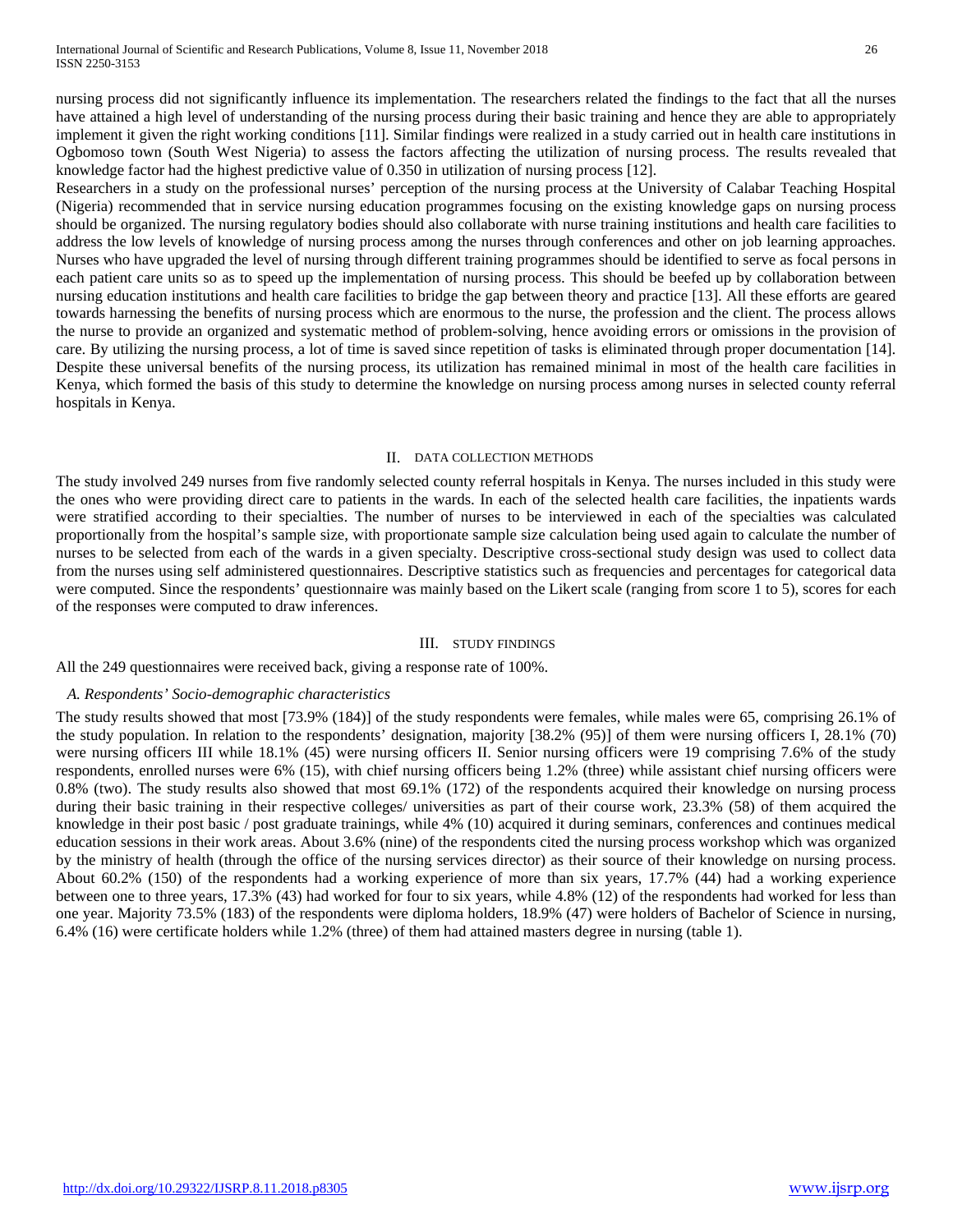| <b>Characteristics</b>                                 | <b>Frequency</b> | Percentage |
|--------------------------------------------------------|------------------|------------|
| Gender                                                 |                  |            |
| Females                                                | 184              | 73.9       |
| Males                                                  | 65               | 26.1       |
| Total                                                  | 249              | 100        |
| Designation                                            |                  |            |
| Chief nursing officer                                  | 3                | 1.2        |
| <b>Assistant chief Nursing officer</b>                 | $\overline{2}$   | 0.8        |
| Senior Nursing officer                                 | 19               | 7.6        |
| Nursing officer I                                      | 95               | 38.2       |
| Nursing officer II                                     | 45               | 18.1       |
| Nursing officer III                                    | 70               | 28.1       |
| <b>Enrolled Nurse</b>                                  | 15               | 6.0        |
| <b>Sources of knowledge on Nursing process</b>         |                  |            |
| <b>Basic training</b>                                  | 172              | 69.1       |
| Post basic/post graduate training                      | 58               | 23.3       |
| Seminars/Conferences/Ward continuous medical education | 10               | 4.0        |
| Nursing process workshop                               | 9                | 3.6        |
| Respondents' years of experience (Years)               |                  |            |
| Below one                                              | 12               | 4.8        |
| $1 - 3$                                                | 44               | 17.7       |
| $4-6$                                                  | 43               | 17.3       |
| Above 6                                                | 150              | 60.2       |
| <b>Total</b>                                           | 249              | 100        |
| <b>Professional qualifications</b>                     |                  |            |
| Masters degree                                         | 3                | 1.2        |
| Bachelor's degree                                      | 47               | 18.9       |
| Diploma                                                | 183              | 73.5       |
| Certificate                                            | 16               | 6.4        |
| Total                                                  | 249              | 100        |

 **Table 1: Respondents' socio-demographic characteristics**

## *B. Respondents' self reported knowledge on nursing process*

The respondents' were asked to rate various aspects of their knowledge on nursing process in a scale of 1 to 5. This was on a Likert scale whereby a score of 1 showed that the respondents strongly disagreed with the stated aspect, a score of 2 denoted that he/ she disagreed with the aspect indicated while a score of three showed an average level of agreement with the cited aspect. A score of 4 showed that the respondents agreed with the aspect on his/ her knowledge on nursing process while a score of 5 indicated that he/she strongly agreed with the aspect of knowledge. The study findings showed that 39.4% (98) of the respondents agreed that they had excellent knowledge on nursing process, while 30.5% (76) of the respondents strongly agreed that they had an excellent knowledge on the same. About 23.3% (58) of the respondents were on an average opinion in relation to their level of knowledge in nursing process, 4.5% (12) of them disagreed that they had excellent knowledge, while 2% (5) of them strongly disagreed with the stated aspect. The respondents were also asked to rate the level of knowledge in nursing process which lecturers in their basic training equipped them with, in which case 36.6% (91) of them strongly agreed that the lecturers equipped them with adequate knowledge, while 35.7% (89) agreed on the same. The respondents who scored an average in this response comprised 16.1% (40) of the total, 8.8% (22) disagreed, while 2.8% (7) strongly disagreed on the fact that they were equipped with adequate knowledge on nursing process by their lecturers. In relation to the period of time the respondents had been practicing nursing, majority of them, 47.4% (118) strongly agreed that their years of experience had increased their knowledge on nursing process, 36.2% (90) agreed, 10.4% (26) of them scored average, four percent (10) disagreed while two percent (five) of them strongly disagreed. Some nurses may improve their nursing knowledge from on-job trainings and seminars. In this case, 38.6% (96) of them agreed that the trainings and seminars had equipped them with the requisite knowledge on nursing process, 27.7% (69) strongly agreed, while 18.9% (47) had an average score on this aspect. Among the respondents, 8% (20) of them strongly disagreed while 6.8% (17) disagreed on the fact that seminars and trainings they had attended had equipped them with the required knowledge on nursing process. In terms of utilization of nursing process, literature has demonstrated that some nurses are only conversant with some of the steps on nursing process. As a result they only utilize and implement these steps, omitting the rest. In this regard, the researcher wanted to establish whether the same applied to the study respondents. To elicit their responses on this aspect, the respondents were asked to indicate their opinions on whether they had adequate knowledge to implement all the steps of nursing process. About a third [31.3% (78)] of them strongly disagreed that they are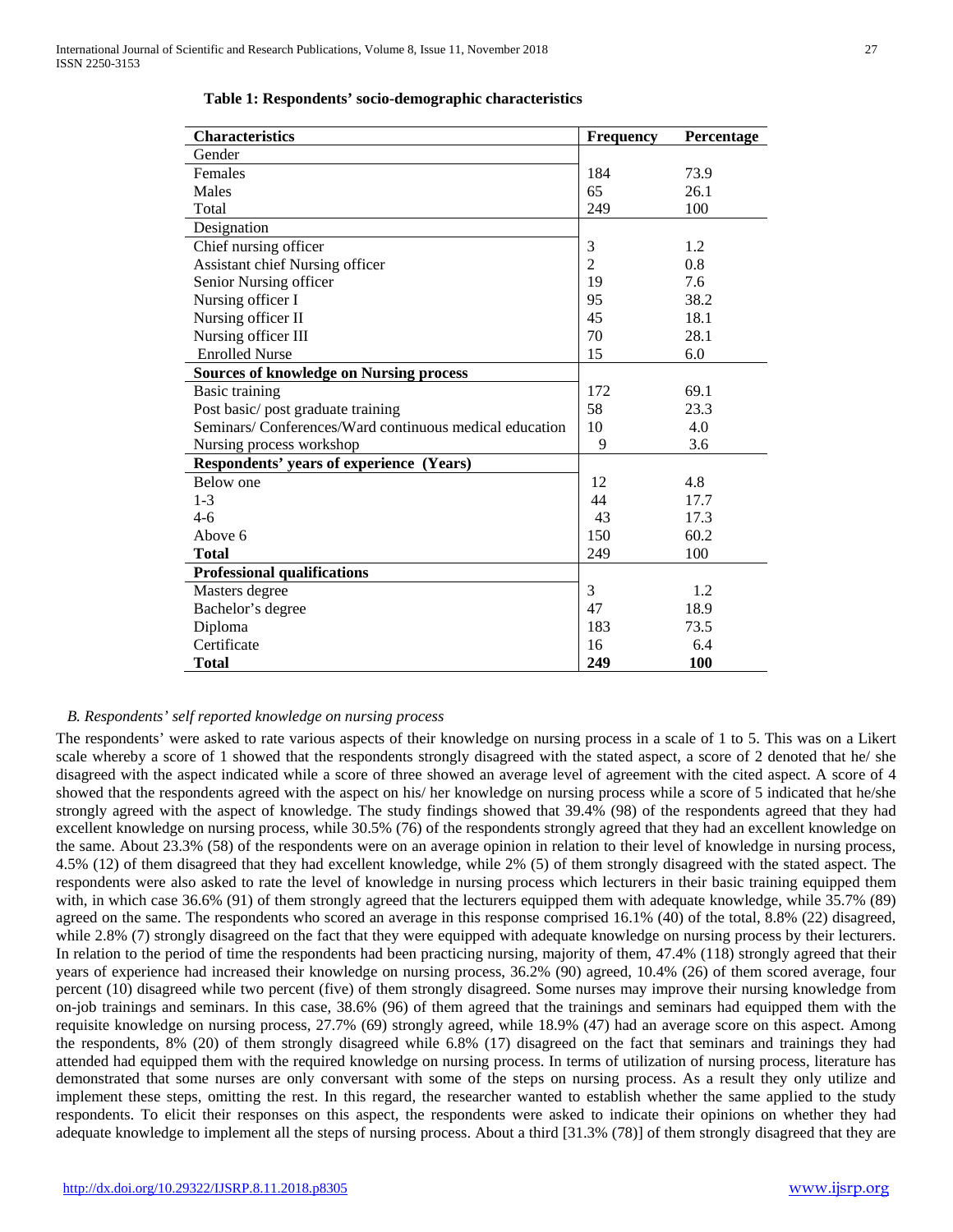able to implement all the steps, 27.8% (69) disagreed, while 12% (30) had an average score in this regard. Among the few nurses who responded positively, 16.9% (42) agreed that they had adequate knowledge to implement all the steps of nursing process while 12 (30) disagreed. Regarding their utilization of each of the steps of nursing process, the respondents gave various responses. About 7.2% (18) of them strongly agreed that they only knew how to utilize the assessment step while 8.4% (21) agreed on the same. About 12% (30) of the respondents had an average score, 28.2% (70) disagreed while 44.2% (110) of them strongly disagreed, meaning that they also knew how to use other steps of nursing process. In relation to the second step of nursing process (nursing diagnosis), 6% (15) of the respondents strongly agreed that they only knew how to use this step, while 8% (20) agreed on the same. Among the respondents, 12.9% (32) scored average on this response, 28.9% (72) disagreed while 44.2% (110) strongly disagreed that they only knew how to utilize the nursing diagnosis step, meaning that they also knew how to utilize other steps of the nursing process. The third step of nursing process is the planning phase, whereby 6.8% (1) of the respondents strongly agreed that they were only capable of using this step, while 7.6% (19) agreed on the same. The respondents who scored average on their knowledge in relation to the utilization of this step were 12% (32), as opposed to 43% (107) who strongly disagreed that they were only able to use the planning step of nursing process. On the contrary, the respondents who disagreed that they only used the planning step comprised 29.7% (74) of the total which indicated that they also had competencies to utilize other steps of the nursing process. Implementation of the planned nursing interventions is the fourth step of nursing process, in which case 6% (15) of the respondents strongly agreed that they only used the implementation step, 8% (20) agreed, 12.5% (30) scored an average, 29.4% (73) disagreed while 44.6% (111) strongly disagreed. The study showed that very few respondents had knowledge on the utilization of the evaluation step. In this case, only 4% (10) of them strongly agreed that they only use the implementation step, 9.2% (23) agreed, 12.5% (31) scored average, 28.9% (72) disagreed, while 45.4% (113) strongly disagreed on the same.

When the respondents were asked whether they had difficulties in collecting patient assessment data, 5.6% (14) strongly agreed, 8% (20) agreed, 9.7% (24) had an average score. Among the respondents, 50.6% (126) of them strongly disagreed, while 26.1% (65) disagreed, showing that they did not have any difficulties in collecting patient assessment data. The respondents were also asked whether they knew how to develop nursing care plans, whereby 36.9% (92) of them strongly agreed, 32.9% (82) agreed with 15.4% (38) of them scoring average. On the contrary, 9.6% (24) strongly disagreed that they knew how to develop nursing care plans while 5.2% (13) of them disagreed. During the study, the respondents were also required to indicate whether they had difficulties in formulating nursing diagnoses, whereby 7.2% (18) of them strongly agreed that they had difficulties, 20.5% (51) agreed while 16.1% (40) of them scored an average. On the same aspect of formulating nursing diagnoses, 34.9% (87) of the respondents strongly disagreed, indicating that they did not have any difficulties in formulating nursing diagnoses while 21.3% (53) of them disagreed (table 2).

|                                                                        | <b>Respondents' scores</b> |                |          |          |           |
|------------------------------------------------------------------------|----------------------------|----------------|----------|----------|-----------|
|                                                                        |                            | $\overline{c}$ | 3        | 4        | 5         |
| <b>Responses</b>                                                       | No(%)                      | No(%)          | No(%)    | No(%)    | No $(\%)$ |
| I have excellent knowledge on nursing process<br>(NP)                  | 5(2)                       | 12(4.8)        | 58(23.3) | 98(39.4) | 76(30.5)  |
| Lecturers in college/ university gave me adequate<br>knowledge on NP   | 7(2.8)                     | 22(8.8)        | 40(16.1) | 89(35.7) | 91(36.6)  |
| My years of experience have increased my<br>knowledge on NP            | 5(2)                       | 10(4)          | 26(10.4) | 90(36.2) | 118(47.4) |
| Seminars /trainings have equipped me with<br>requisite knowledge on NP | 20(8)                      | 17(6.8)        | 47(18.9) | 96(38.6) | 69(27.7)  |
| I have adequate knowledge to implement all steps<br>of NP              | 78(31.3)                   | 69(27.8)       | 30(12)   | 42(16.9) | 30(12)    |
| I only know how to use the assessment step                             | 110(44.2)                  | 70(28.2)       | 30(12)   | 21(8.4)  | 18(7.2)   |
| I only know how to use the nursing diagnosis step                      | 110(44.2)                  | 72(28.9)       | 32(12.9) | 20(8)    | 15(6)     |
| I only know how to use the planning phase                              | 107(43)                    | 74(29.7)       | 32(12.9) | 19(7.6)  | 17(6.8)   |
| I only know how to use the implementation step                         | 111(44.6)                  | 73(29.4)       | 30(12)   | 20(8)    | 15(6)     |
| I only know how to use the evaluation step                             | 113(45.4)                  | 72(28.9)       | 31(12.5) | 23(9.2)  | 10(4)     |
| I have difficulties in collection of patient data                      | 126(50.6)                  | 65(26.1)       | 24(9.7)  | 20(8)    | 14(5.6)   |
| I know how to develop the nursing care plans                           | 24(9.6)                    | 13(5.2)        | 38(15.4) | 82(32.9) | 92(36.9)  |
| I have difficulties in the formulation of nursing<br>diagnoses         | 87(34.9)                   | 53(21.3)       | 40(16.1) | 51(20.5) | 18(7.2)   |

# **Table 2: Respondents' knowledge on nursing process**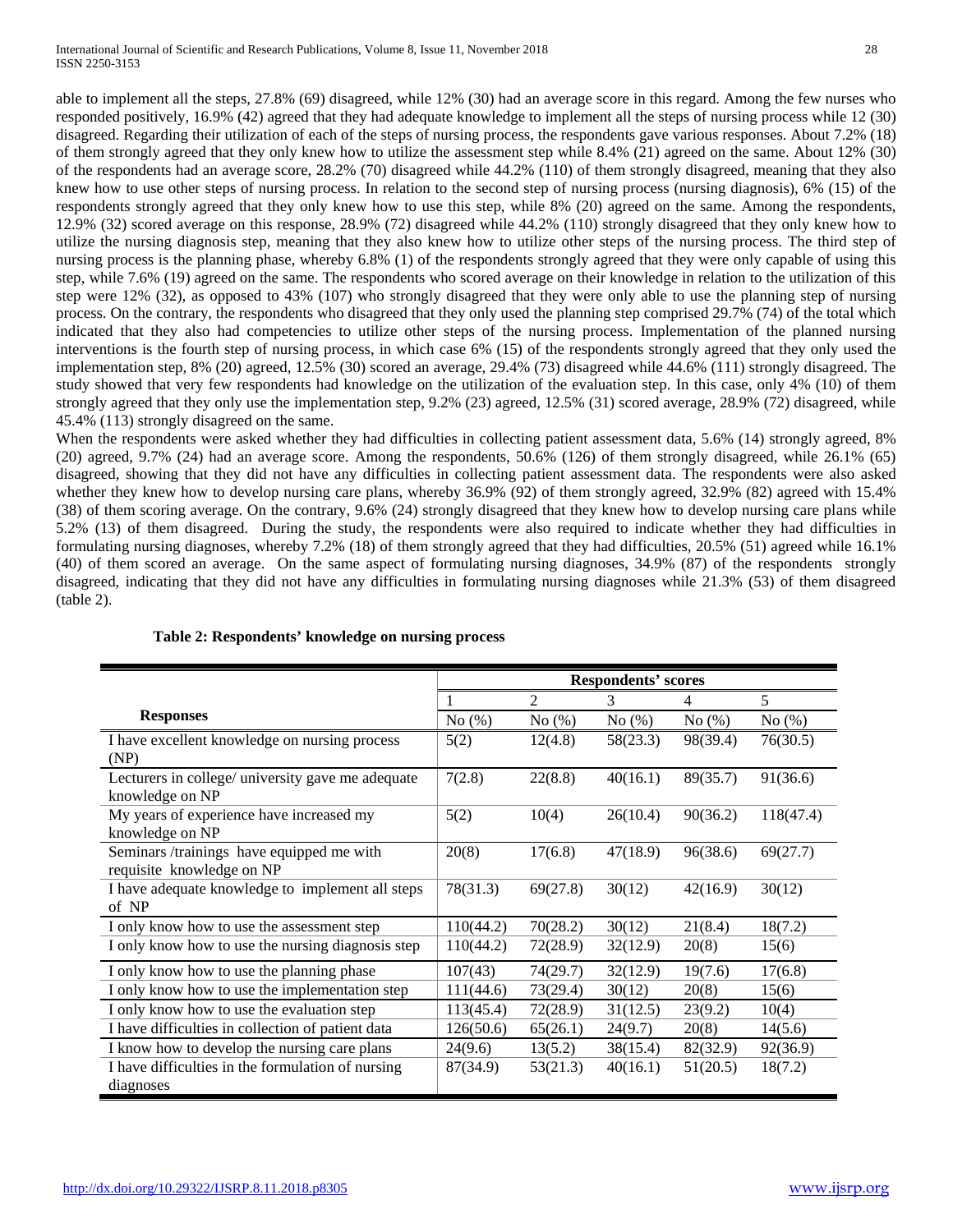#### *C. Respondents' computed scores on their knowledge on nursing process*

To calculate the overall respondents' level of knowledge on nursing process, scores were generated based on the 13 items on respondents' knowledge as shown in table 2. The items were arranged in a Likert scale, from 1 to 5. A score of 1 meant that the respondents strongly disagreed with the aspect in question, a score of 2 demonstrated agreeing, while 3 was an average. A score of 4 meant that the respondents were agreeing with the aspect being probed while a score of 5 meant that the respondents were strongly agreeing on the same. Since the items on the respondents' knowledge were 13, this meant that the minimum score was 1x13 which was equal to 13. An average score was calculated as 3x13 which was equal to 39. The maximum score was calculated as 13x5 which was equal to 65. Therefore, in the aspect of the respondents' knowledge on nursing process, a score below 39 was assumed to be poor while a score of 39 was rated as average. A score above 39 was rated as good. In this case, after the knowledge scores were grouped into class intervals, the class interval of 38-42 scores (the class interval in which score 39 belongs) corresponded to a cumulative percentage of 83.5%. However, before grouping the scores in to various class intervals, the ungrouped data showed that the total number of respondents who had scored below 39 were 68.7% (171). This means that the respondents' knowledge on nursing process was poor (table 3).

#### Table 3: Computed scores on the respondents' knowledge on Nursing Process

| <b>Score</b> | <b>Frequency</b> | Percentage | <b>Cumulative percentage</b> |
|--------------|------------------|------------|------------------------------|
| $13 - 17$    | 2                | 0.8        | 0.8                          |
| 18-22        | $\mathfrak{D}$   | 0.8        | 1.6                          |
| $23 - 27$    | 9                | 3.6        | 5.2                          |
| 28-32        | 60               | 24.1       | 29.3                         |
| 33-37        | 83               | 33.3       | 62.6                         |
| 38-42        | 52               | 20.9       | 83.5                         |
| 43-49        | 25               | 10.1       | 93.6                         |
| 50-54        | 8                | 3.2        | 96.8                         |
| 55-59        | 3                | 1.2        | 98                           |
| 60-64        | 3                | 1.2        | 99.2                         |
| 65           | 2                | 0.8        | 100                          |
| <b>Total</b> | 249              | 100        |                              |

# IV. DISCUSSIONS

Despite the fact that most of the respondents rated their knowledge on the various aspects of nursing process highly (above average), computation of their knowledge scores (table 3) showed that more than two thirds of them had poor knowledge on nursing process. These findings concur with the results of another study on the factors that militated against use of nursing process in Federal Medical Center (Owerri-Nigeria) whereby only 41% of the respondents had good knowledge on nursing process [5]. Similarly, a study carried out to evaluate the application of Nursing Process among nurses and its affecting factors in Mekelle Zone Hospitals, (Northern Ethiopia), established that 90% of the respondents had poor knowledge on nursing process [6]. Contrary to these findings a case study carried out to evaluate the nurses' utilization of nursing process in a Psychiatric hospital in Port Harcourt (Nigeria) showed that most (92%) of the respondents had good knowledge on nursing process [3]. Likewise, results of another study on the implementation of nursing process and associated factors among nurses working in Debremarkos and Finoteselam Hospital in North West Ethiopia showed that that 88.7% of the respondents were knowledgeable in terms of its implementation [8}.

# V. CONCLUSION

The study results demonstrated that most of the respondents' knowledge on nursing process was poor. This calls for measures to be implemented by the various stake holders in the nursing profession in Kenya to promote the nurses' knowledge on the nursing care strategy (nursing process).

#### ACKNOWLEDGEMENT

The authors would like to appreciate the respondents who willingly accepted to take part in this study. The authors are also grateful to the management of the selected health care facilities for granting authority to collect data in their facilities.